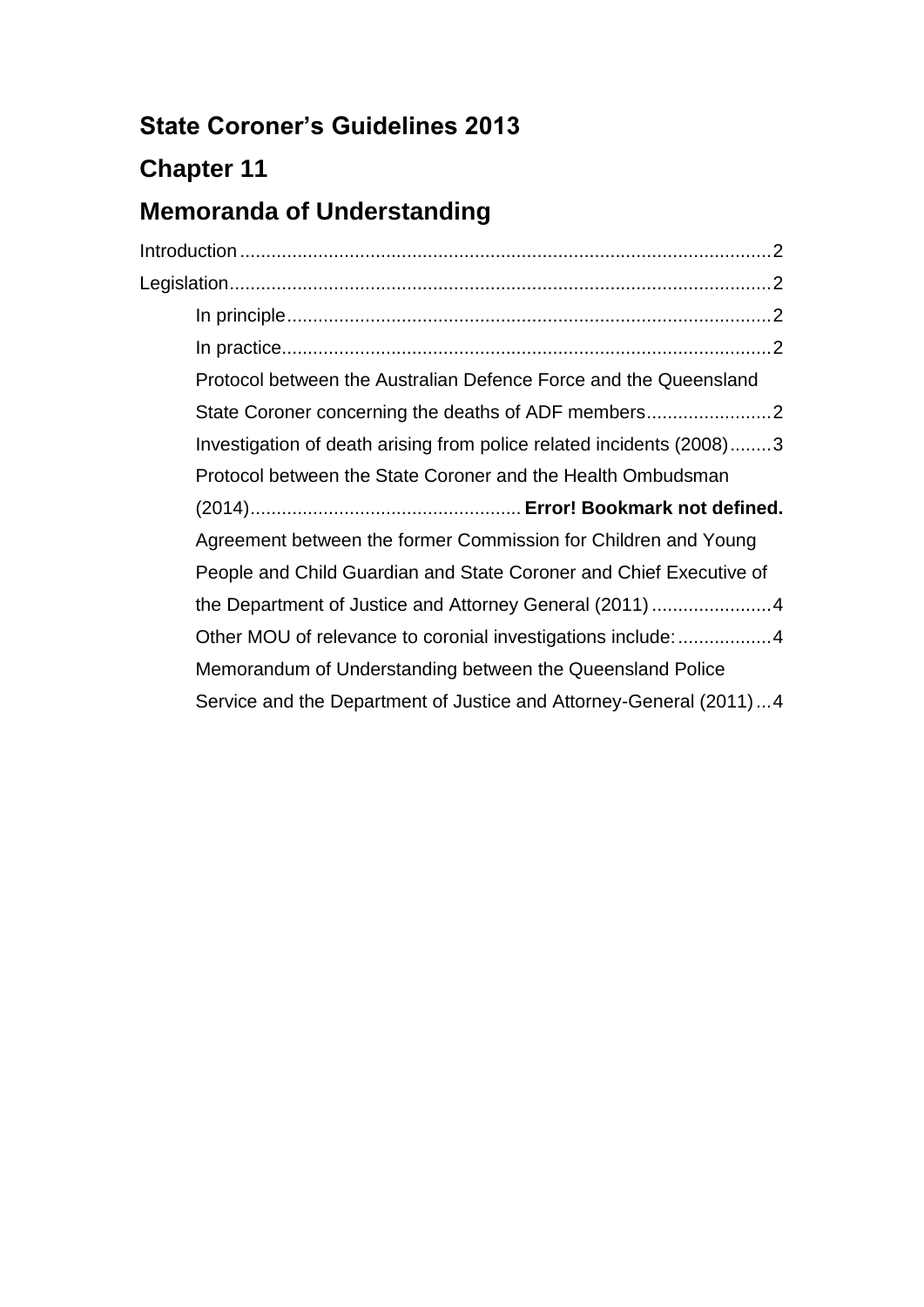## <span id="page-1-0"></span>**Introduction**

A coronial investigation is often but one of a range of investigative responses to a reportable death. The circumstances of a death may also invoke scrutiny by Commonwealth and State entities including the Australian Transport Safety Bureau, Civil Aviation Safety Authority, Australian Defence Force, police, ombudsman, aged care and health regulatory agencies or workplace health and safety or specific industry regulators. While the focus of each entity's investigation will differ, there is often some overlap between the coroner's role and that of other investigative agencies. The State Coroner has entered into arrangements with a range of government entities to clarify their respective roles and responsibilities when investigating a reportable death.

## <span id="page-1-1"></span>*Legislation*

Coroners Act Sections 10A, 54A, 71

## <span id="page-1-2"></span>*In principle*

It is desirable for the State Coroner to enter into arrangements with other entities whose statutory or administrative functions intersect with coronial investigations of reportable deaths. These arrangements should aim to clarify each agency's role in respect of a reportable death, rationalise investigative effort and improve co-ordination and information sharing between the coroner and that agency.

## <span id="page-1-3"></span>*In practice*

The State Coroner has entered into the following memoranda of understanding (MOU):

### <span id="page-1-4"></span>**Protocol between the Australian Defence Force and the Queensland State Coroner concerning the deaths of ADF members**

This protocol deals with the investigation of reportable deaths of ADF members in the course of the member's service irrespective of whether the death occurs within or outside Australia. It also extends to deaths incidental to or connected with a member's service, for example, by suicide or accidental drug overdose.

It recognises the ADF's power to oust the coroner's jurisdiction in certain circumstances and to undertake administrative inquiries to determine the circumstances of an ADF member's death.

The protocol establishes an ADF Liaison Officer to act as the primary point of contact between the ADF and the State Coroner. This officer co-ordinates matters including information requests, requests to de-classify information, requests to release information and secondment of ADF personnel to help an investigation.

It deals with matters including notifying reportable deaths occurring outside Australia, managing and examining the incident scene when a death occurs in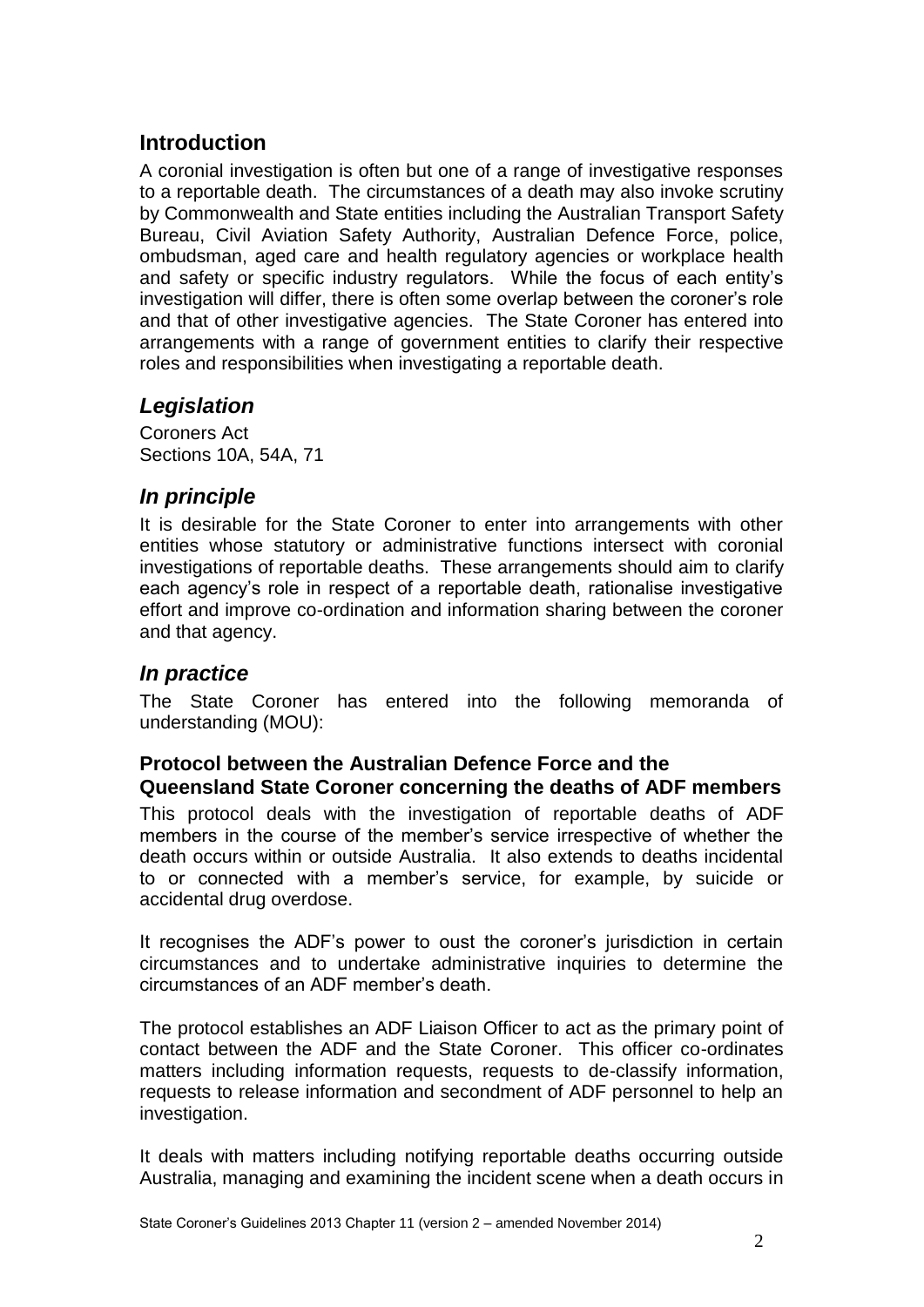the course of a member's military duties in Australia, autopsy arrangements, communicating the findings of defence initiated inquiries, notifying inquests and managing applications for non-publication orders having regard to issues of national security.

### <span id="page-2-0"></span>**Investigation of death arising from police related incidents (2008)**

This MOU is between the Police Commissioner, State Coroner and the Crime and Misconduct Commission, now known as the Crime and Corruption Commission (CCC). 1 It establishes operational arrangements for the investigation of police related deaths. Under these arrangements, the QPS Ethical Standards Command investigates the death, subject to the CCC exercising its power to assume responsibility for the investigation. It requires consultation with the State Coroner about the allocation of appropriate police resources to these investigations. It limits media releases about these deaths to a brief description of the factual circumstances of the death and advice the matter has been reported to the State Coroner and the CCC.

### **Protocol between the State Coroner and the Health Ombudsman (2014)**

This protocol replaces an MOU between the former Health Quality & Complaints Commission,, Australian Health Practitioner Regulatory Agency, former Office of Health Practitioner Registration Boards, State Coroner, former, Crime and Misconduct Commission, Queensland Police Service Queensland Ombudsman and former Commission for Children and Young People and Child Guardian for the co-ordination of responses to serious adverse health incidents.

From 1 July 2014, the Office of the Health Ombudsman (OHO) became the single point of entry for health service complaints in Queensland, taking over the responsibilities of the former Health Quality & Complaints Commission and assuming certain responsibilities from the Australian Health Practitioner Regulatory Agency for disciplining registered health practitioners.<sup>2</sup>

This protocol recognises the overlapping jurisdictions of the State Coroner and the Health Ombudsman in relation to reportable deaths. It establishes arrangements aimed at timely notification of matters, co-ordination of concurrent investigations and information sharing.

The MOU requires the Office of the State Coroner (OSC) to notify OHO as soon as practicable of any death where there are serious concerns about the quality of health care provided to the deceased. In the event OHO receives information that a death may be reportable but may not have been reported, OHO is to notify OSC without delay.

<span id="page-2-1"></span>1

 $1$  The Crime and Misconduct Commission was renamed the Crime and Corruption Commission from 1 July 2014 by virtue of amendments made by the *Crime and Misconduct and Other Legislation Amendment Act 2014*.

<sup>2</sup> http://www.oho.qld.gov.au/